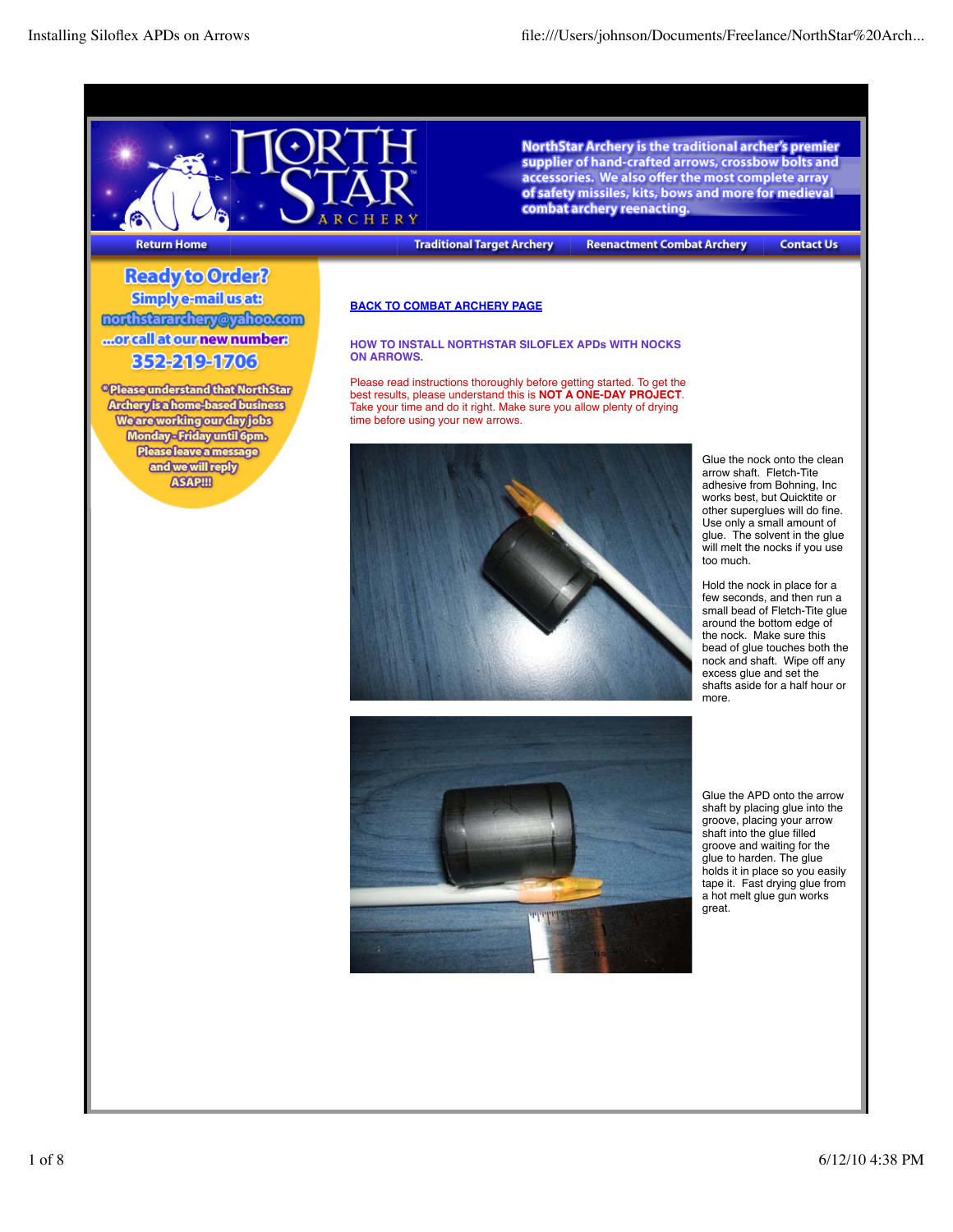

If you use a slow drying glue, you may want to tape it into place so you don't have to hold it until dry. A single piece of strapping tape will do.



Right-handed archers need to orient the APD differently from left-handed archers. With the slit of the nock held vertically and facing toward you, the APD needs to be attached in the 9 to 12 o'clock position for a right handed archer.

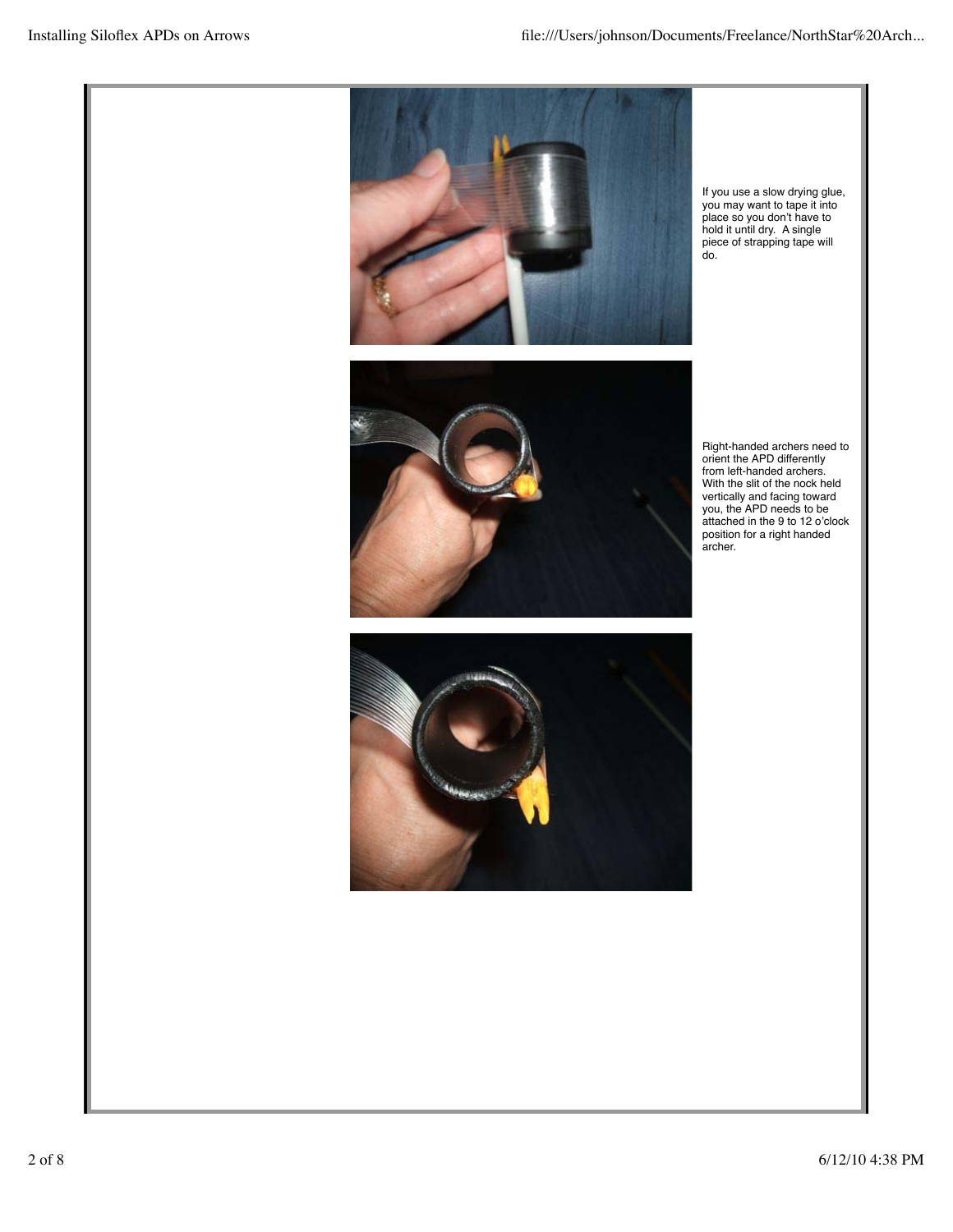





For a left handed archer, the APD needs to be placed in the 12 to 3 o'clock position. This helps prevent the APD from hitting the bow as it flies past.

Place the APD such that the nock protrudes only 1/2 inch or LESS beyond the APD.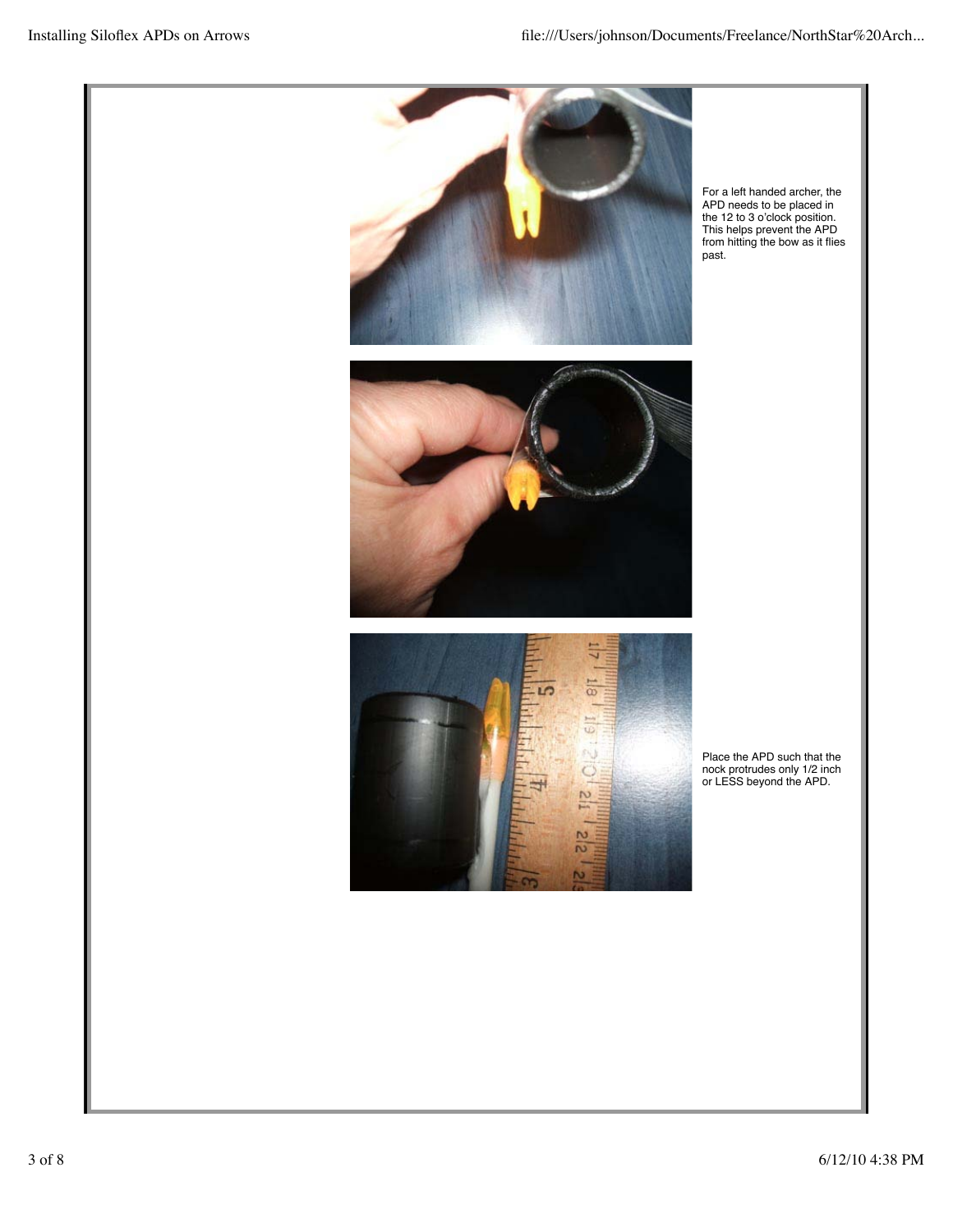

Take a 6-inch piece of one-inch wide strapping tape and split it lengthwise at either end.



Leave the center intact.



Feed this through the APD so it sticks out evenly on either end. The sticky part of the tape needs to contact the inside of the APD.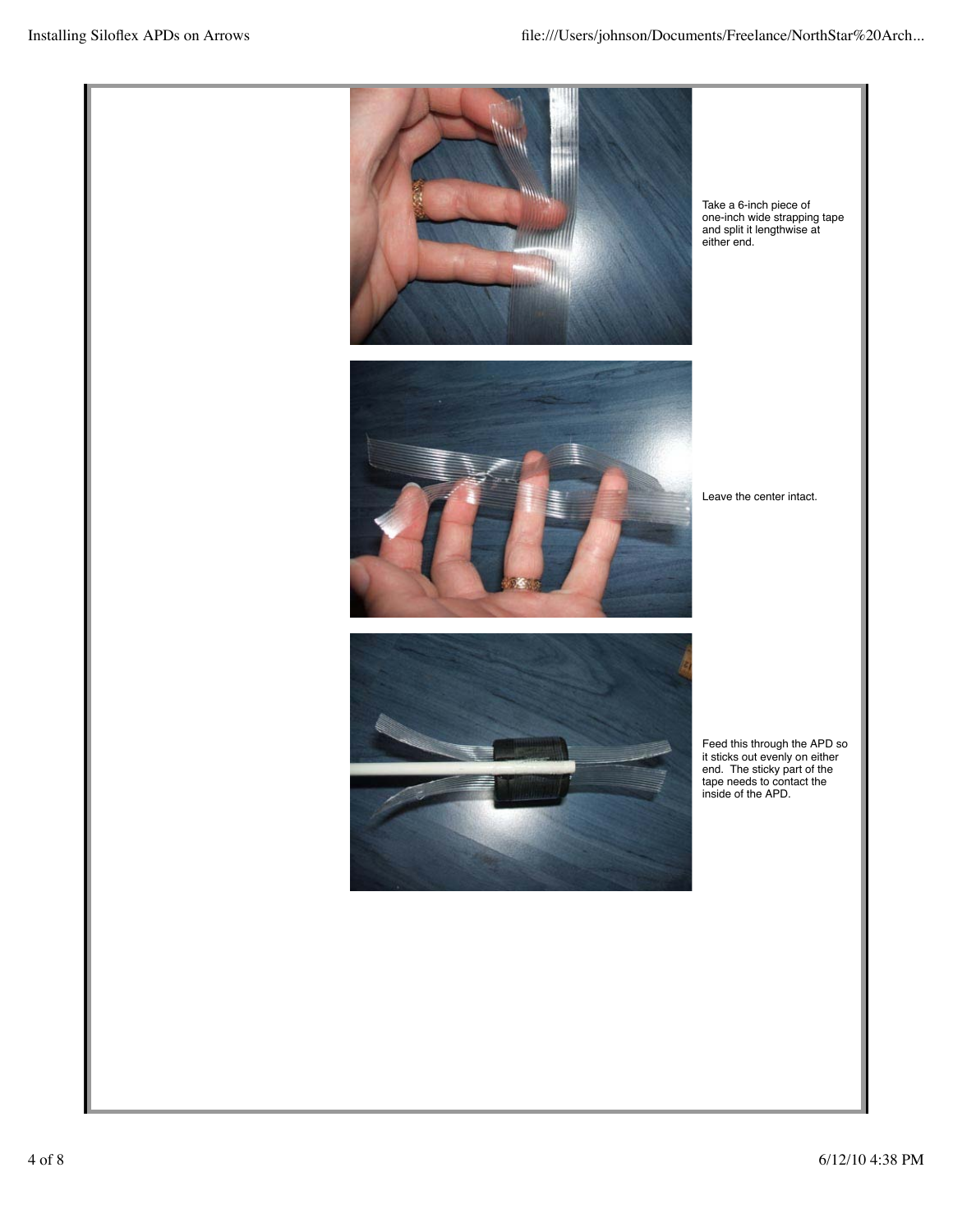







Do the same with the other 3 split ends forming X's.

## **Method One for the split tape:**

Pull one part of the split tape TIGHTLY over the end of the APD...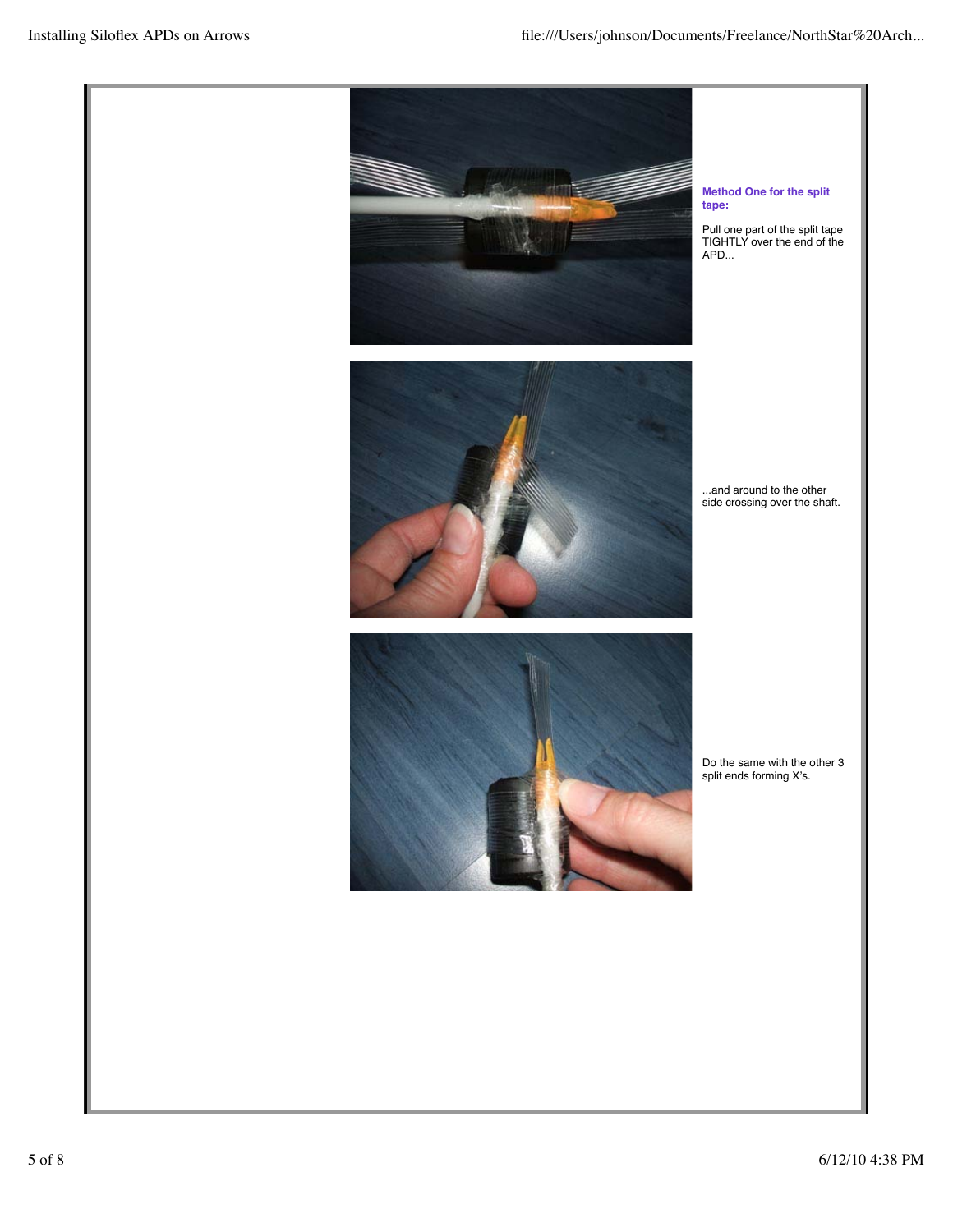

Pull the tape TIGHT.



Repeat with another 6-inch strip of split tape over the first.



**Method Two for the split tape:**

Take one piece of split tape and wrap it around the shaft at the base of the APD. Pull it tight.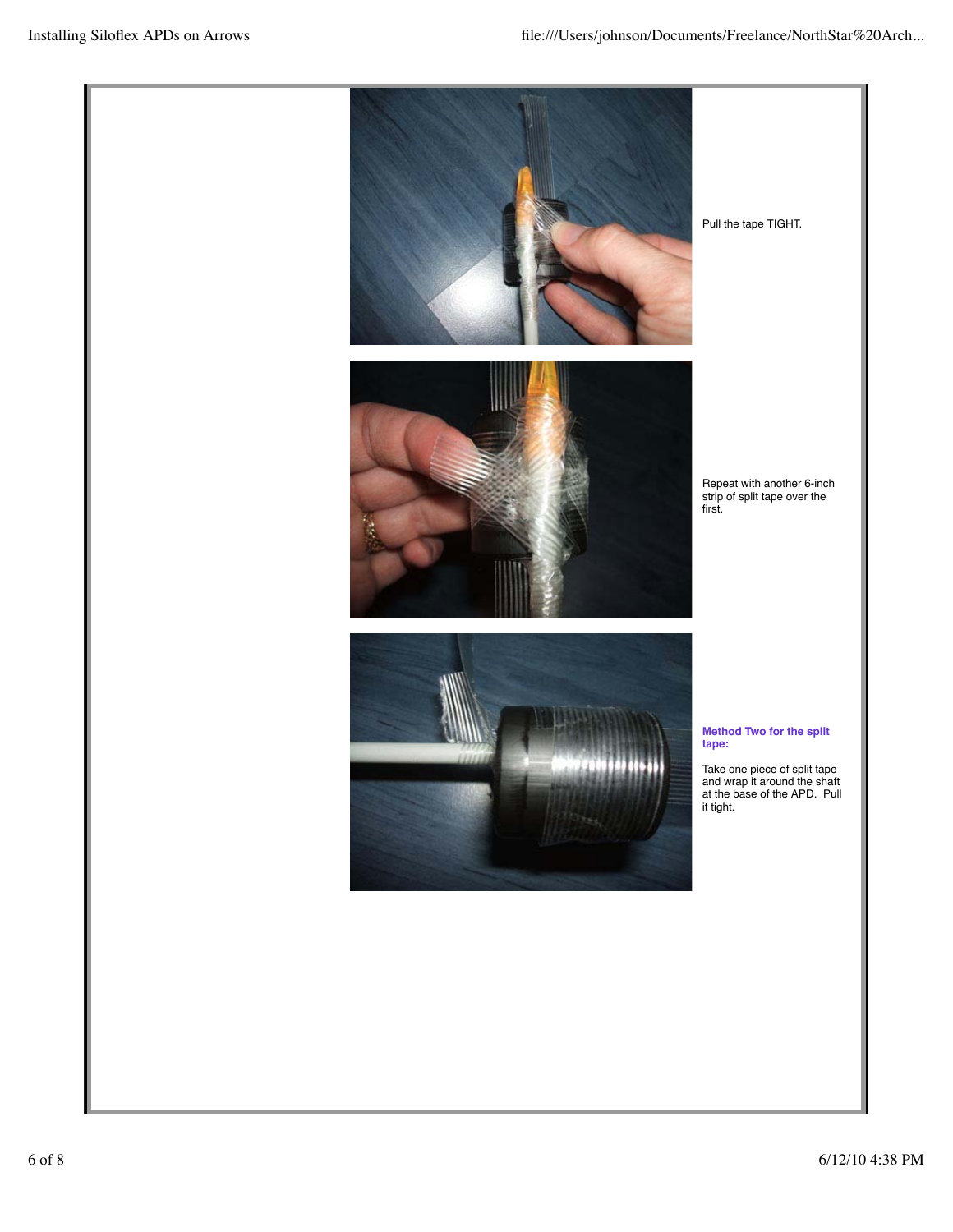



Do the same with the other piece of split tape, but wind it the opposite way around the shaft.

Repeat with another 6-inch strip of split tape over the first.



Wrap strapping tape (pull tight) twice around the whole thing, and then cover with electrical tape.